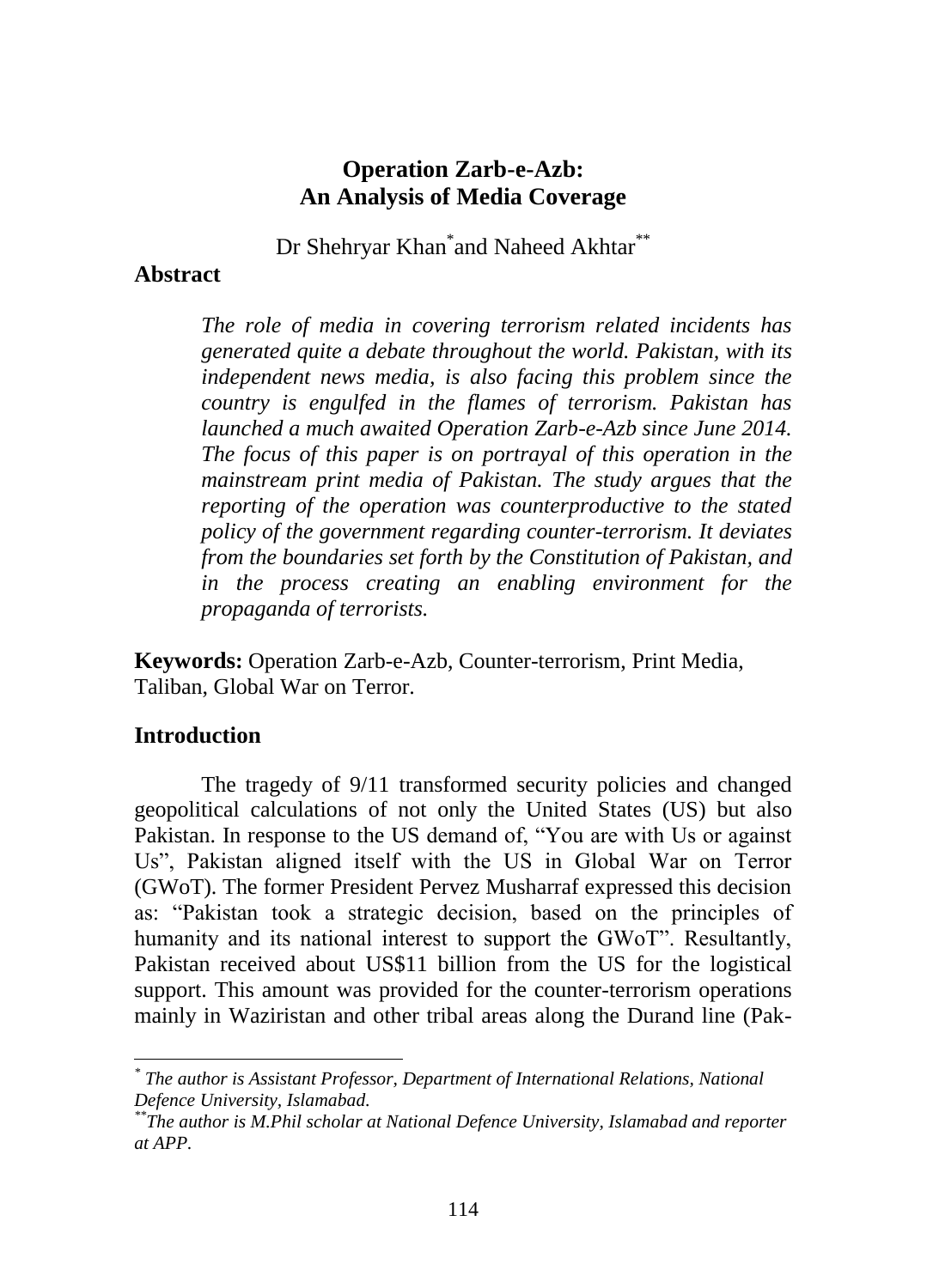Afghan border).<sup>1</sup> In reaction to this policy, Pakistan became stage of war and militants based in tribal areas turned their guns against the state of Pakistan.

Media seems to be a major player in national and international arena contending and competing for authority. Pakistan has been the subject of headlines in global media for its role in GWoT. However, there is criticism on Pakistani media for its random attitude in reporting such incidents. It is also argued that media persons sermonize anything and everything without considering the outcomes and national interest of the state. $<sup>2</sup>$ </sup>

Pakistani media is facing a serious crisis of credibility and it has been blamed for spreading sensationalism. The trends of "Breaking News," consistent and prolonged coverage of such events further adds chaos to the situation. Also, that it has become a statement-driven news operation which mingles facts and opinions. The media, being itself targeted, seems to be left in limbo to take any clear cut stance on issues like terrorism and national security.

After much criticism from the US, Pakistan finally launched military operation against local and foreign terrorists in North Waziristan Agency (NWA) on June 15, 2014. As Major General Waseem Bajwa termed the operation:"Zarb-e-Azb is the war of survival, this is the biggest and the most well-coordinated operation ever conducted against terrorists." He further said that it was the beginning of the end for terrorism in the country. $3$ 

Since the operation was a very crucial and important in Pakistan's long fight against terrorism, the researchers deemed it fit to analyse the print media coverage of the GWoT in its initial days. The overall coverage which was given by print media is the focus of the current study analysis. All stories from the main English newspapers including *Dawn*, *The News* and *The Nation* from June 16 to June 30,

<sup>&</sup>lt;sup>1</sup>Shabana Riaz, "Post 9/11 Peace Narrative in Pakistan," PIPS, 2009, 3.

<sup>&</sup>lt;sup>2</sup>Asian Media Barometer Pakistan 2012, Friedrich Ebert Stiftung (FES Pakistan 2012), 2-4.

<sup>3</sup>Ghazi Salahuddin," Will the Army Help me Please," *News*, June 26, 2014.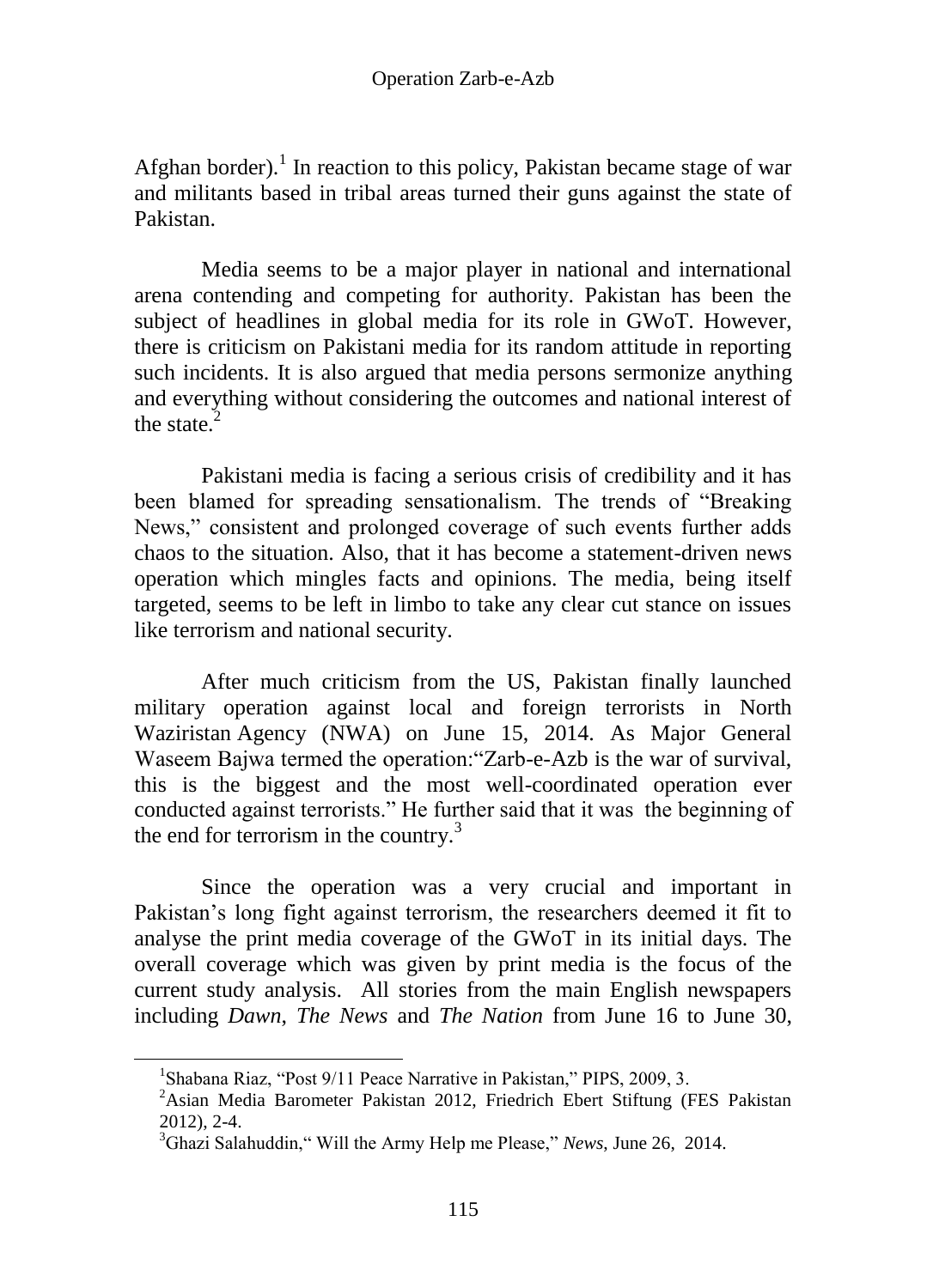2014 are included for analysis.Thus, this study explores media framing of GwoT in print media. The objective of the study is to highlight the lacunas existing in the media coverage of GWoT. The study highlights the way media altered state discourse of countering-terrorism through analysing content of the news coverage of selected case studies. The argument revolves around what was done, why it was done and what was left? What positive changes could be brought by reporting which was never reported? It brings out the argument to discuss media weaknesses according to the defined boundaries in constitution of Pakistan. Freedom of expression and state integrity both are brought together for discussion.

This paper argues that Pakistani media"s coverage of the Operation Zarb-e-Azb is biased and thus challenging the state"s discourse on counter-terrorism. It is far from being neutral and acts irresponsibly mocking the ethics of journalism.

# **Theoretical Framework**

 $\overline{a}$ 

Theory applicable to the subject is Framing Theory which is an extension of Agenda-setting Theory which has been developed by McCombs and Shaw.<sup>4</sup> According to the theory, media sets the agenda for public discussion and this sweeping political power is unrestrained by any law. It sets dimensions of public discussions at all levels. Low literacy rate in Pakistan has strengthened this power of media even more in the country. The basis of Framing Theory is that the media focuses attention on certain events and then places them within a field of meaning. Framing is an important topic since it can have a big influence, therefore, the concept of framing expands to organizations as well.

The media draws the public attention to certain topics and those topics decide what people should think about, while the journalists select the topics. The way in which the news is presented to audience is the choice made by reporters or editors and that information is delivered to people in the form of frames. Thus, according to the theory, a frame refers to the way media and media gatekeepers organise and present the events and issues they cover, and the way audiences interpret what they

<sup>&</sup>lt;sup>4</sup>M.E. McCombs and D.L Shaw, The Agenda Setting Function of Mass Media, Public Opinion Quarterly, 36 (1986): 178-187.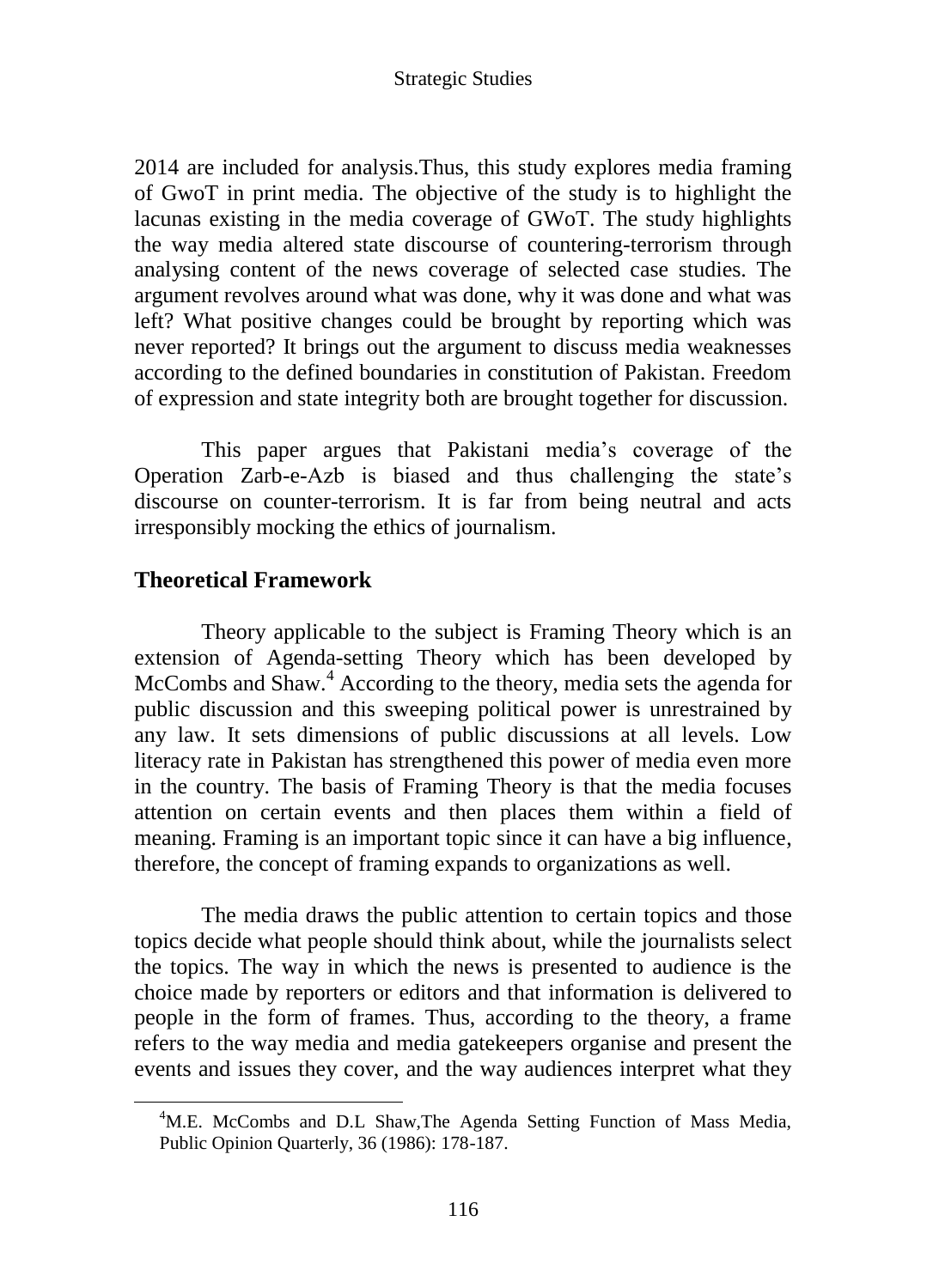are provided. Frames are abstract ideas that serve to organize or structure social meanings. Frames influence audience perception of the news. This form of agenda-setting not only tells what are the issue, but also, how to think about them. Framing leads to accept one meaning over another. The basis of Framing Theory is that the media focuses attention on certain events and then places them within a field of meaning.

# **Methodology**

 $\overline{a}$ 

The study applies content analysis to evaluate the slants and frames in the coverage of 'War on Terror' in Pakistan. Content analysis can be defined as a research technique for making replicable and valid interference and valid inference from date to their context<sup>5</sup>. Media content analysis is a specialized sub-set of content analysis, a wellestablished research methodology. Content analysis is used to study a broad range of "texts" from transcripts of interviews and discussions in clinical and social research to the narrative and form of films, TV programmes and the editorial and advertising content of newspapers and magazines.

The Operation Zarb-e-Azb has been selected as a case study in GWoT. For the purpose of content analysis, news coverage of *Dawn*, *The News* and *The Nation* during the Operation Zarb-e-Azab from June 15, 2014 to June 30, 2014, are kept under analysis. All stories from front and back pages, opinions and editorials addressing GWoT are units of analysis. Apart from identifying information, each story is coded for topic owning of conflict, sensationalism, IDPs, military image, Taliban image, Pakistan war, militants, solution of conflict etc. Rationale for selecting the leading newspapers for the analysis is that the readership of these newspapers is opinion leaders in various aspects of life. This readership includes journalists, lawyers, judges, businessmen, scholars, military and political leaders.

# **Analysis of the Media Coverage of Operation Zarb-e-Azb**

All stories from front and back pages, opinions and editorials from the mentioned English newspapers are included for analysis of the

<sup>5</sup>Klaus Krippendorff, "Content Analysis," in *An Introduction to Its Methodology Third Edition* (Sage Publications, 2013), 23.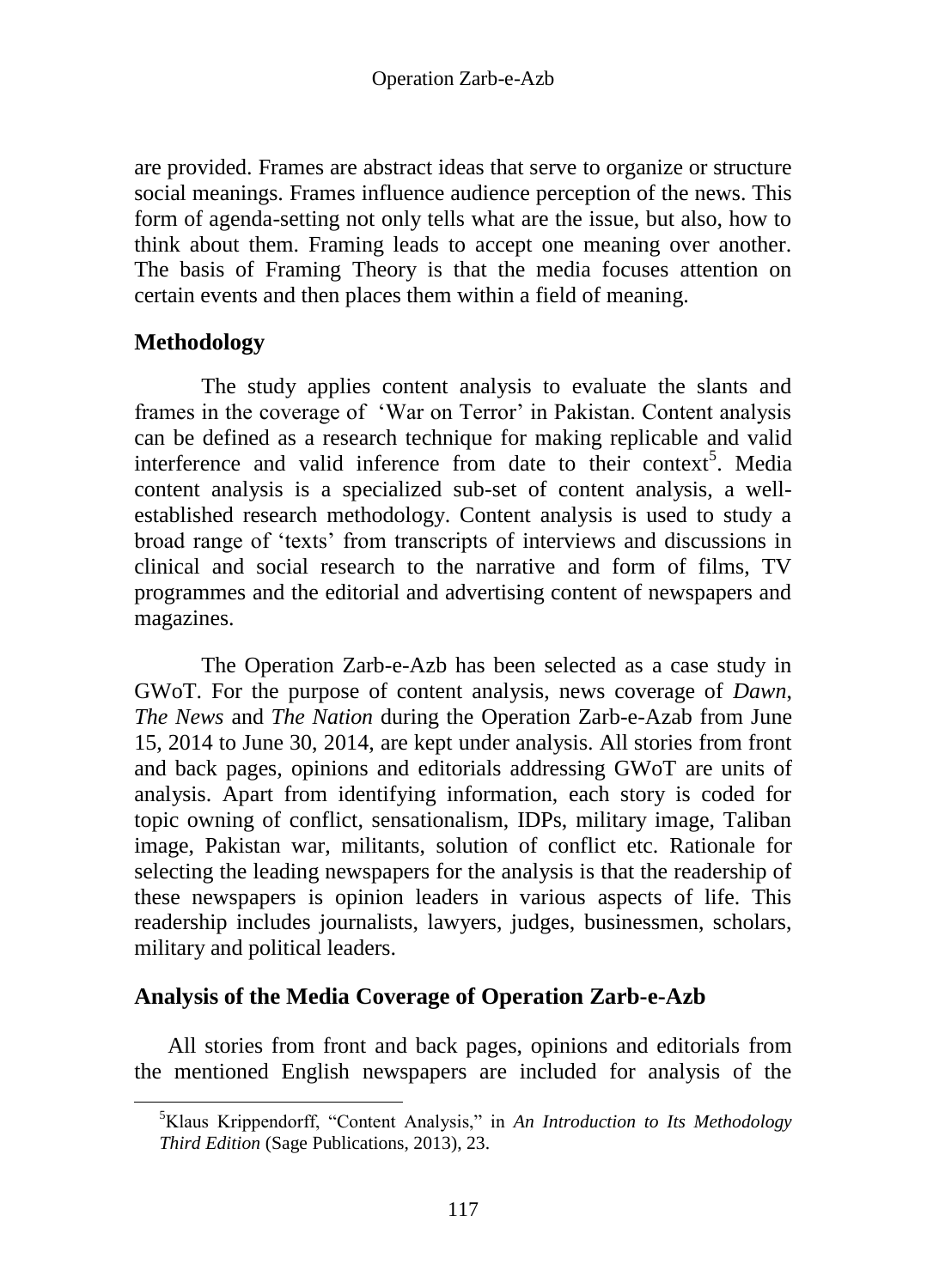Operation Zarb-e-Azb. It is pertinent to mention that initially the media coverage was tremendous but it decreased sharply in the next few days of operation. Both, print and electronic media, reportedly, quoted what was released by ISPR. That may be the reason of less accessibility but whatever was reported is debatable keeping in view the state's counterterrorism efforts. It is also pertinent to mention that this is the most information-controlled operation, however, a comprehensive good approach to support the operation and the state is still far away.

The analyses of how the media covered the operation and the stories are divided on the bases of following factors:

- Military operation portrayed positively and /or negatively;  $\bullet$
- Division between different political parties;
- Highlighting Internally Displaced Persons (IDPs) problems;
- Was the government appreciated or just criticized?

# **Findings and Analysis**

*The News* published 123 stories including front and back pages, opinion articles and editorials. *The Nation* published 126 and *Dawn* published 119 stories. All stories were analysed on the basis of frames applied for the content analysis of the text of stories. Number and percentage of positive, negative and neutral stories are indicated in the table below. The number of total inspected stories is 368.

# **Table No. 1**

# **Percentage of Positive, Negative and Neutral Stories**

| <b>Newspapers</b> | Total No. of<br><b>Stories</b> | <b>Positive</b><br>Stories/<br><b>Percentage</b> | <b>Negative</b><br>Stories/<br>Percentage | Neutral/<br>Percentage |
|-------------------|--------------------------------|--------------------------------------------------|-------------------------------------------|------------------------|
| Dawn              | 119                            | 67/56%                                           | 21/17%                                    | 31/26%                 |
| <b>The Nation</b> | 126                            | 111/88%                                          | $9/0.7\%$                                 | $6/0.04\%$             |
| <b>The News</b>   | 123                            | 70/56%                                           | 27/21%                                    | 26/21%                 |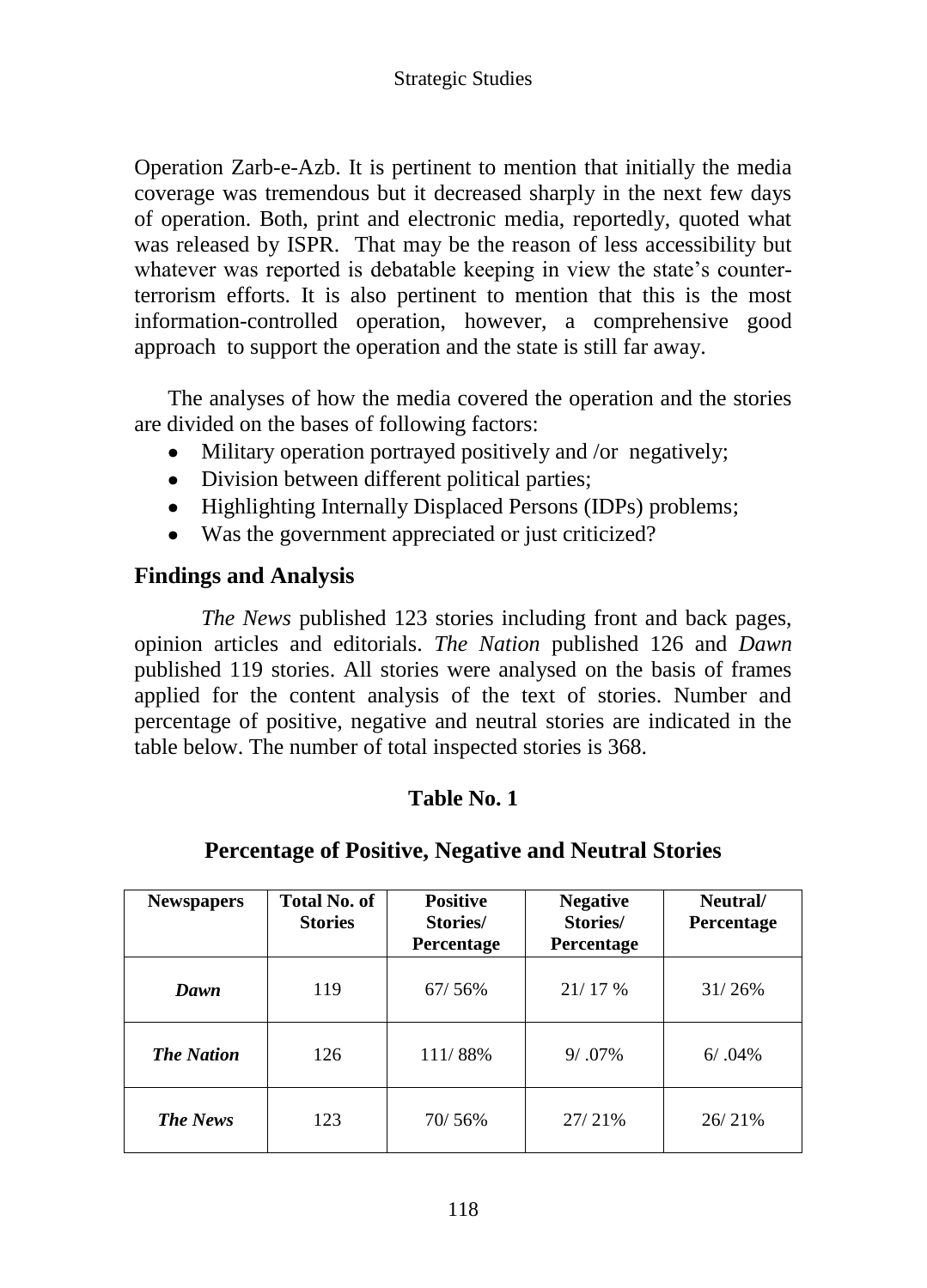Although most of the stories reported the operation in positive light, there was a good number of stories which reported it negatively. For instance, *The News* on the positive side reported: "On the civilian side of the equation, it is the obligation of every institution of the state and every organ of the society to complement Pakistan Army"s unity of command with an undiluted unity of effort. The war would have to be fought at four levels: a) ground battle by Pakistan Army; b) ideological by the civil society; c) financial by the Federal Government and d) legal through the establishment of military tribunals."<sup>6</sup> However, this study focuses on the negatively portrayed coverage.

After analysing the above given stories, following information is gathered as negative reporting of Operation Zarb-e-Azb. The findings are given in details in the following paragraphs.

# *Criticism on the Operation and Military*

*The News* editorial on Tuesday, June 17, 2014, published that the full-fledged operation brings to an end the peace accord reached with the Taliban in 2007. It quoted Haji Gul Bahadur, the key pro-Taliban commander in the area, who said that the agreement was violated under which the military had given them time till June 20, 2014 to get rid of foreign elements in the area.

*The News* reported: "the army action raises questions about the matter of how relations with groups in [North Waziristan Agency] (NWA) and the military may have changed, and if we are now looking at things from a different angle as far as the approach to militancy in our country, and in the region, goes."<sup>7</sup> Another argument was presented in *Dawn* as: "The military establishment seems to be lost in transition. The failure to achieve this transition may lead not to the break-up of Pakistan but to a country which is medieval in its outlook, engrossed in perpetual domestic violent conflicts and a constant migraine for the world. Not a nice place to live even for our brave soldiers."<sup>8</sup>

<sup>6</sup>Dr Farrukh Saleem, "The Unity of Effort," *News,* June 22, 2014.

<sup>7</sup>Editorial, "Waging War," *News*, June 17, 2014.

<sup>8</sup> Faisal Siddique, "Lost in Transition,"*Dawn*, June 28, 2014.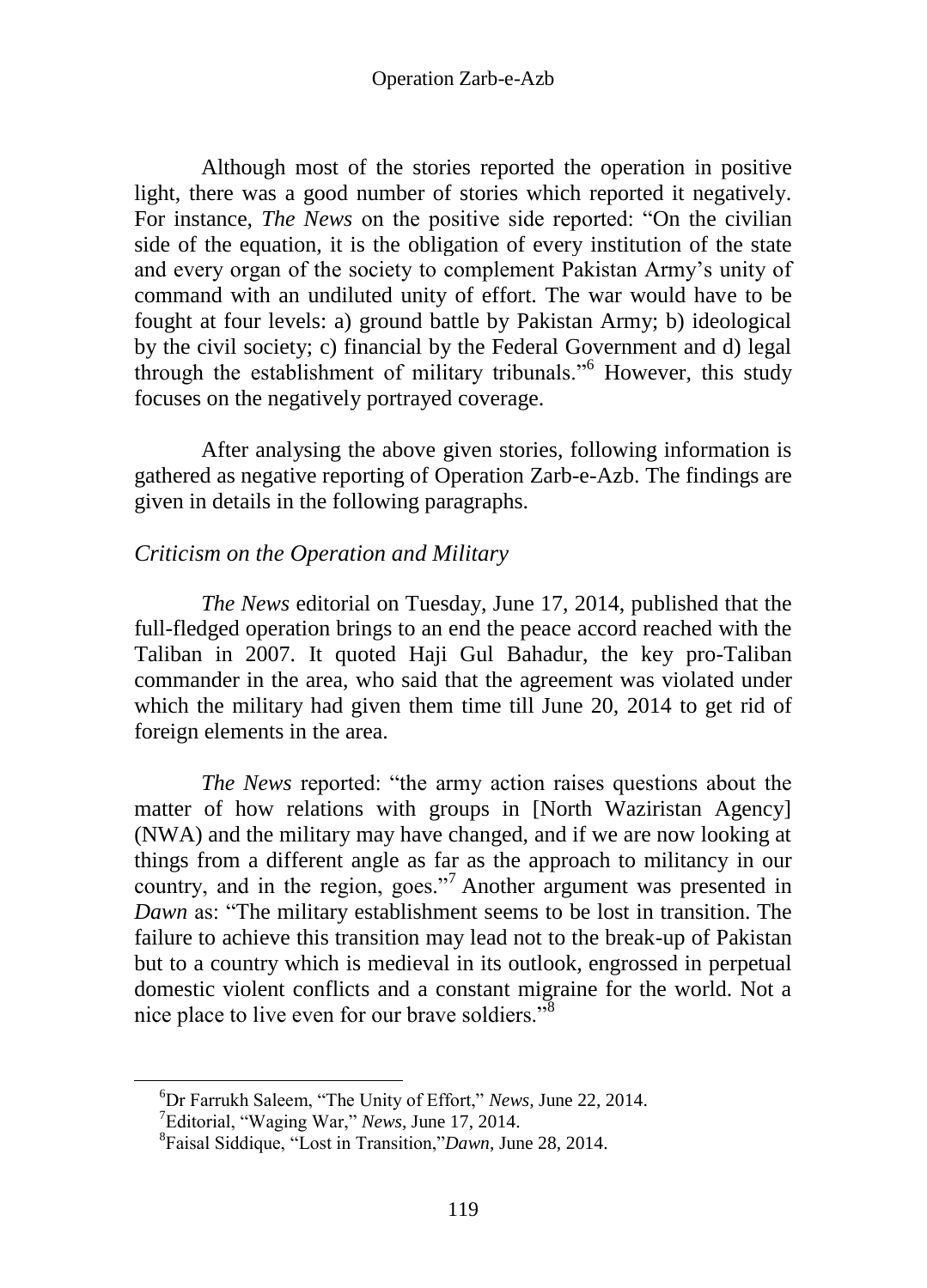The army was also criticized for carrying out propaganda. For instance, *The News* reported that the operation had been accompanied by propaganda assuring us that this time we would fight to our last breathe and eliminate the militant threat for good. What was being hidden from us was the crucial information of what made this operation different to the many we had previously undertaken.<sup>9</sup>

*The News* and *Dawn* criticized military by raising many questions on legality of the Operation. *The News* on June 22, 2014 stated, it "is demoralizing for the military and casts doubts on military establishment"s image. Military and civil government was "unable" to foresee the coming crisis after launching the operation in NWA."*The Nation* narrated operation and the military in a way, which was encouraging for the forces and relieving for general public where as, terrorists were framed negatively.

### *Criticism on the Government*

*Geo* TV"s *Jirga* in one of its programmes highlighted the failure of the government in not holding successful talks with TTP.<sup>10</sup> Further, it criticized the inability of the government to manage the Operation Zarbe-Azb properly. $^{11}$ 

The witnesses quoted also expressed their dissatisfaction in many of the news items. *The News* article, quoted the failure of the government at federal and provincial levels. It further said that air strikes have been occurring since January, and the inevitability of military action was plain to see, for all those who wanted to see.<sup>12</sup>

The government and the military are criticized in the following words in *The News*: "Although the government and armed forces were preparing to launch the operation and had discussed its details it seems

<sup>9</sup>Nadir Hassan, "The Somber Task of War," *News*, June 19, 2014.

<sup>&</sup>lt;sup>10"</sup>The ideological HQs of Terrorists," *News*, June 30, 2014.

<sup>11</sup>Mushtaq YusufZai, "Ground operation launched in NWA," *News*, June 16, 2014.

<sup>&</sup>lt;sup>12</sup>Asim Zafar Khan, "Victory, Responsibility and Blame," *News*, June 21, 2014.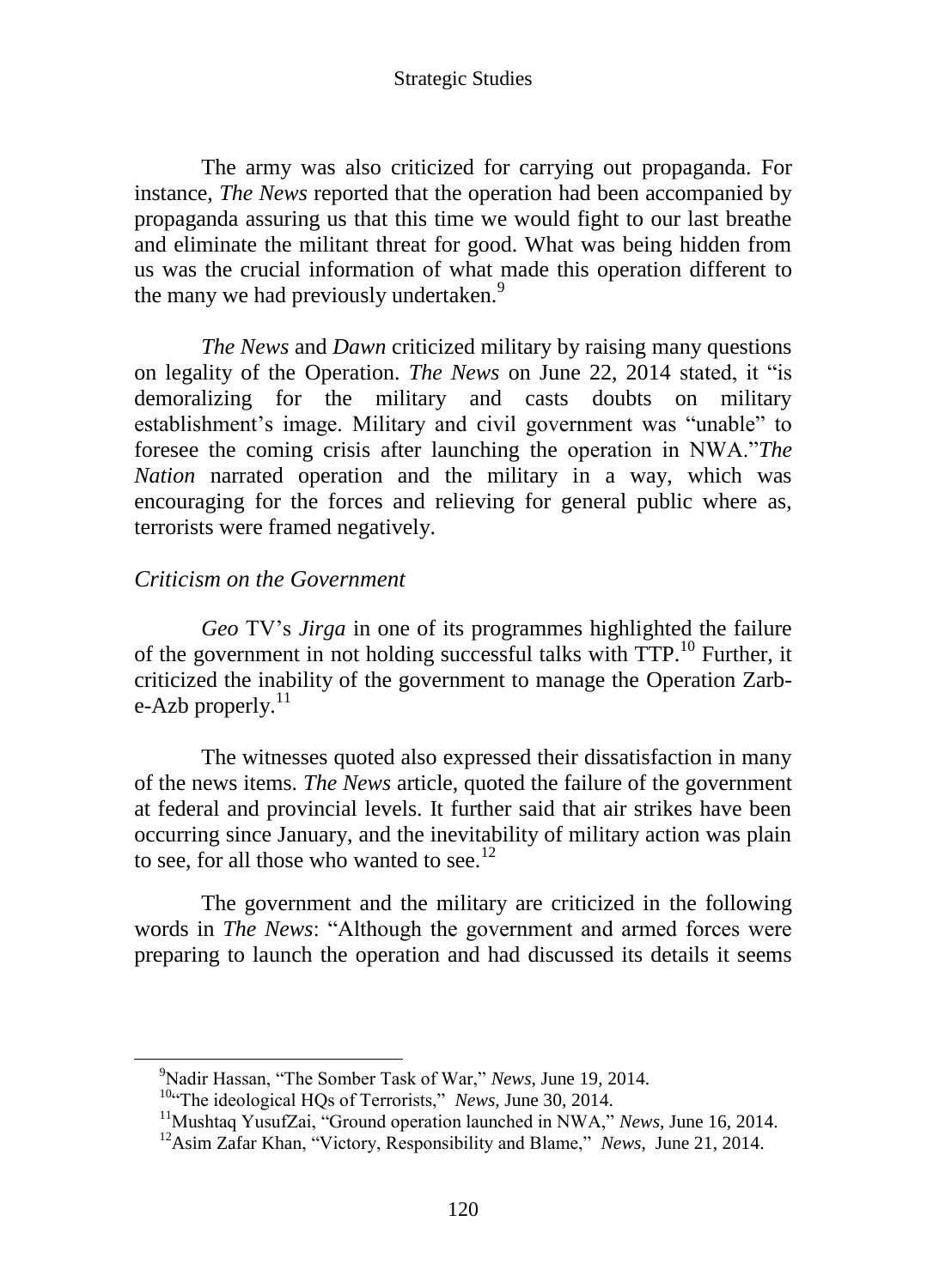both could not foresee the seriousness of the migration of several hundred thousand to safer places."<sup>13</sup>

*The News* opinion page published on June 22, 2014 in a piece titled, "The spirit of Zarb-e-Azb", writes that the leadership of the country had been unable to galvanize the people in a nationalist surge that was desperately needed to overwhelm the terrorist groups that had ruthlessly slaughtered more than 50,000 innocent citizens and caused US\$120 billion loss to the economy. The article added further that "the brief show of unity after the announcement of the North Waziristan operation evaporated like dew on the terrestrial hell that defined the political landscape of Pakistan."<sup>14</sup>

*The News,*in another report, painted a dismal picture of Pakistan ─ conflicted and prone to strife."<sup>15</sup> *Dawn* stated "as is regrettably usual in Pakistan, delays, confusion and obfuscation in government and administrative circles have left citizens facing an uncertain future. After months of back and forth over talking to the terrorists, it was the assault on Karachi airport that apparently proved the fulcrum and prompted the state to send military forces into North Waziristan. Was the fallout on civilians fully thought through?"<sup>16</sup>

# *Dissatisfaction of the Locals*

*The News* quoted a resident of NWA saying that though the people had long feared that the government was preparing for a military operation, the formal announcement on Sunday by the government sent a wave of terror and concern among the tribe's people remaining in the trouble tribal region.<sup>17</sup>Thus highlighting that the government could not bridge the trust deficit or communication gap. Salimullah Khan was quoted in another report saying:"We have lost contact with our relatives as some left for Punjab and others for different parts of Khyber

<sup>&</sup>lt;sup>13</sup>Ahmad Hassan, "IDPs of Waziristan not ready to live in government camps," *News*, June 2, 2014.

<sup>14</sup>S. Iftikhar Murshad, "The spirit of Zarb-e-Azb," *News*, June 22, 2014.

<sup>15</sup>Amir Zia, "Drift towards Anarchy,"*News*, June 16, 2014.

<sup>&</sup>lt;sup>16</sup>"Exodus begins,"Dawn, June 20, 2014.

<sup>17</sup>MushtaqYusufZai, "Ground operation launched in NWA," *News*, June 16, 2014.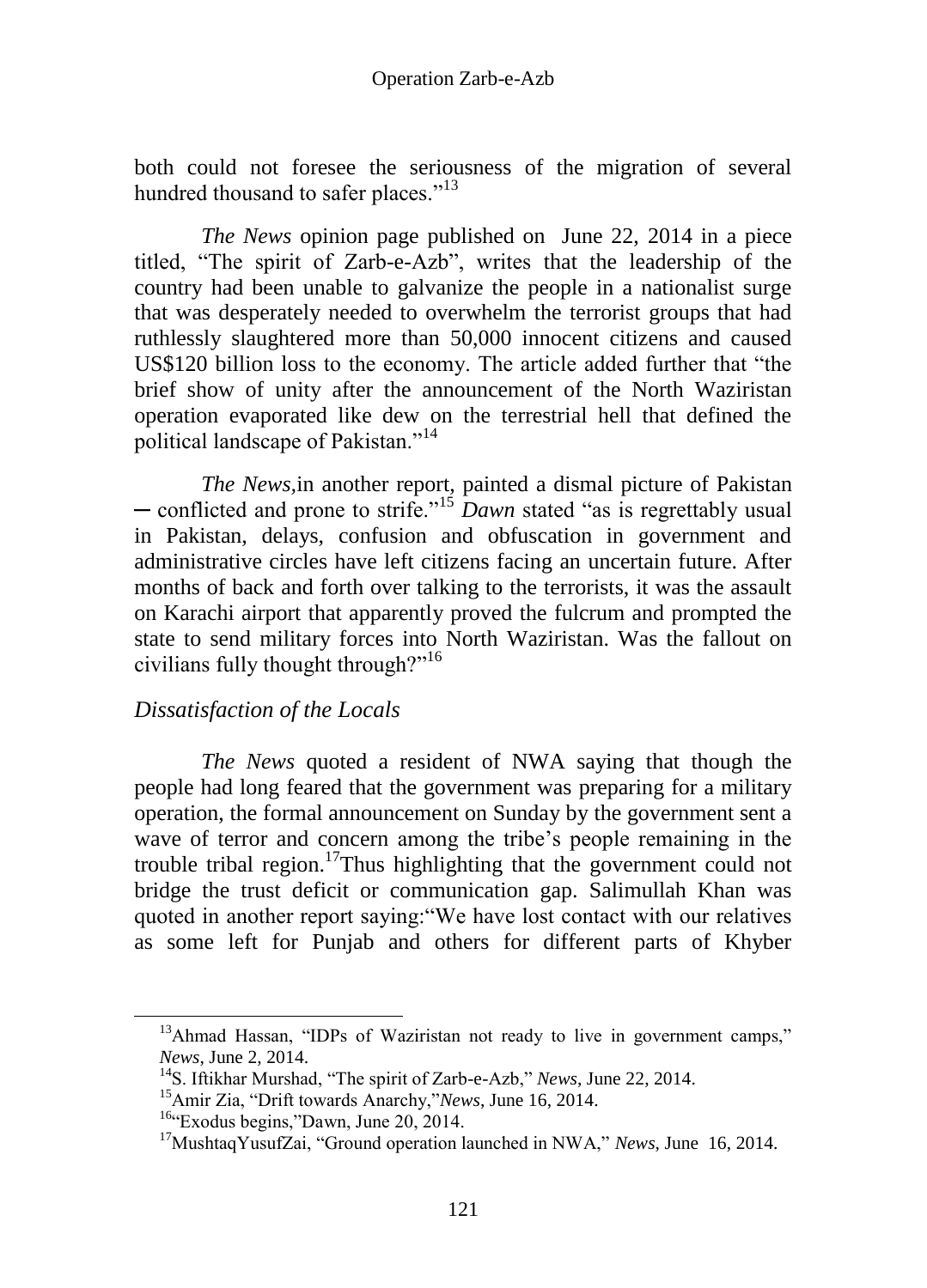Pakhtunkhwa." He said that the government should have taken the tribal elders into confidence before setting up the camp in Bakkakhel.<sup>18</sup>

# *Civil-Military Relations*

The dissonance in civil–military relations was also underlined in various stories. A story in *The News*, titled "Two Sharif's on Same Page" stated"It is still unclear as to why the announcement of a comprehensive 'military operation' in North Waziristan came from the ISPR and not from the Government."Though the Prime Minister Nawaz Sharif categorically said "civil and military" leadership is on the same page on the launch of operation**."**<sup>19</sup> It also argued that the PML(N) camp was divided over talks and the operation since day one. It quoted the difference in the stances of Minister for Defence, Khawaja Asif and Interior Minister, Chaudhry Nisar with regard to operation and dialogue with the militants in the area.

An article in *Dawn* highlighted the existing difference of narratives among the four provinces and the army. It stated that the province of Punjab wants to curb terrorism but is also willing to enter into political dialogue with groups like Sipah-i-Sahaba Pakistan. The government in Sindh wants to end violence but has turned a blind eye to the militant wings of political parties, for example MQM, PPP and ANP.

Similarly, the government in Balochistan wants peace, but reportedly, is not on the same page with army/FC to deal with Baloch Nationalists<sup>20</sup>

# *Management of IDPs*

There were positive as well as negative news about the efforts of government and military for Internally Displaced Persons (IDPs) management. The efforts to address the problems of IDPs were highlighted more by *The News* as compared to *The Nation* and *Dawn*. *The News* reported: "while many in the nation are celebrating the launch

<sup>18</sup>Barkatullah Marwat, "Out of camps IDPs facing countless problems,"*News*, June 17, 2014.

<sup>19</sup>Mazhar Abbas, "Two Sharifs on same page,"*News*, June 17, 2014

<sup>20</sup>Tasneem Norrani, "War of Narratives,"*Dawn*, June 27, 2014.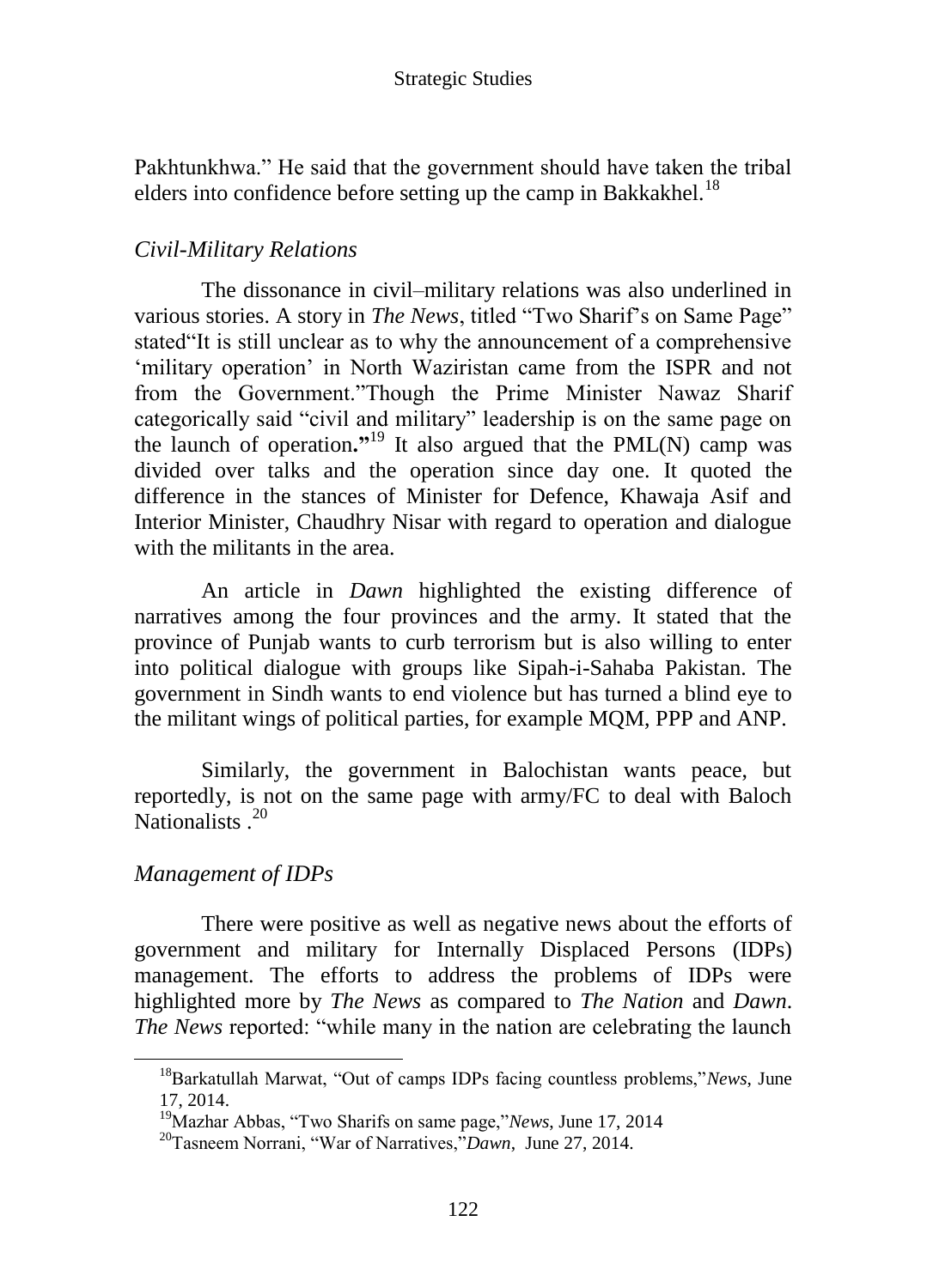of Operation Zarb-e-Azb in North Waziristan, in the anticipation of peace in the country, around 164,000 refugees who fled the area have very little to celebrate as their life is becoming increasingly difficult…refugees arriving in Bannu are greeted by a surfeit of problems ranging from lack of transport to shortage of food and medicine and rude attitude of law enforcing agencies". $^{21}$ 

In an article, "Winning Ground War, losing 500,000 Hearts and Minds" Farrukh Saleem in *The News*, criticized the government policy and mismanagement of IDPs.<sup>22</sup>*Dawn* also reported, "the 2005 earthquake, we heard, was a national tragedy. What is this tragedy unfolding in North Waziristan? Is it ours or theirs, the innocents caught up in a war in a region that is so dangerous and so isolated you can"t even go there for disaster tourism?"<sup>23</sup>

# *Unanimity of News Coverage*

 $\overline{a}$ 

The number of stories published by all the three English newspapers was almost same with minor differences. However, ranking the three newspapers with regard to negative stories, *The News* was at the highest at 21 per cent, *Dawn* with 17 per cent and *The Nation* with 0.7 per cent. The number of neutral stories was higher in the *Dawn* as compared to the other two, where as *The Nation* stayed at the top publishing positive stories. The operation was given front page coverage in all the three newspapers on June. 16, 2014 However, the first published story of *The News* was negative besides quoting negative witnesses. *The Nation*, on the same day, mentioned witnesses from the same area giving positive views of the operation. There was marked decrease in the number of stories about operation Zarb-e-Azb because the print media, like the electronic media, also diverted its attentions towards the Model Town incident in Lahore and sit-in calls of Tahir-ul-Qadri and Imran Khan. The number of stories which stood at 24 initially,

<sup>21</sup>Wasim Abbasi, "Over 164,000 IDPs reach Bannu from NWA,"*News*, June 20, 2014.

<sup>&</sup>lt;sup>22</sup>Farrukh Saleem, "Winning Ground War, Losing 500,000 Hearts and Minds,"*News*, June 27, 2014.

<sup>23</sup>Aasim Sajjad Akhtar, "Orientation Lite," *Dawn*, June 27, 2014.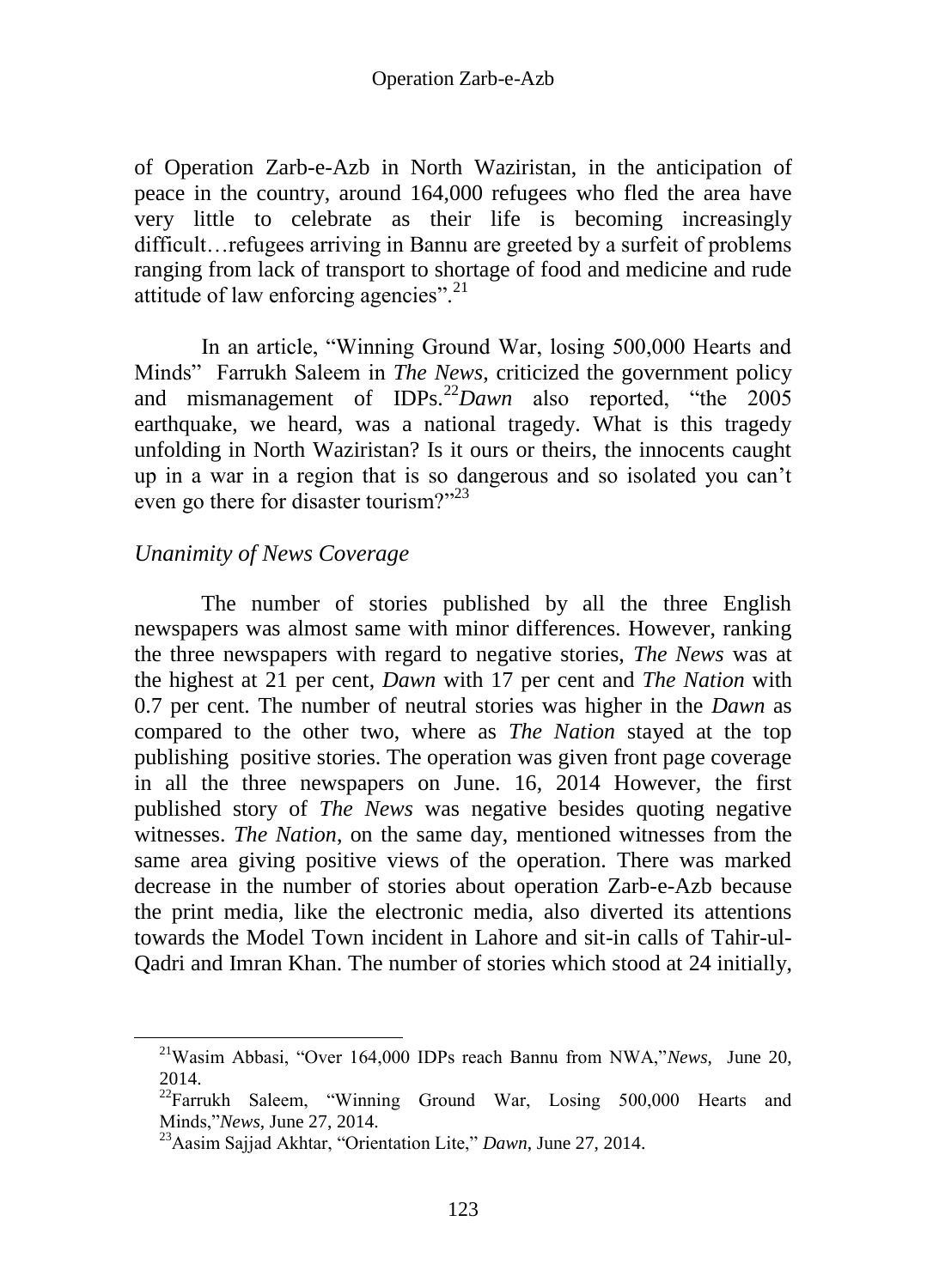was reduced to only two or three, obtained from press releases of ISPR, or statements by COAS General Raheel Shareef.

Regarding the state of coverage, media expert Adnan Rehmat said that the quality of reporting depends on the quality of sources.<sup>24</sup> According to him, the operation and the reporting on it comes from the security establishment. Security sources account for the bulk of the coverage and are twice as likely to be cited as the next most popular source, i.e., the government. It was also noted that experts, including defence analysts as well as the US officials, are also as likely to be cited as the residents of FATA.

# *No Appreciation of Forces*

The newspapers ignored to appreciate the forces engaged in the operation as no success story was published. None of the newspapers gave any positive narrative of the valour, courage and sacrifices of the Pakistan Army which could help unite the nation in the support of the Operation Zarb-e-Azb or raise the morale of the forces. The only positive message of trust between the soldiers and the people was conveyed in *The Nation* by publishing the photographs of soldiers who were sitting with IDPs with smiling faces.

### *Projection of Taliban*

Article 11 A sub section (c) and (f) of the Anti-Terrorism Act 1997 clearly states that, "an organization is concerned in terrorism if it promotes or encourages terrorism, fails to expel from its ranks or ostracize those who commit acts of terrorism and present them as heroic persons. Article 11 of the same act censures the printing, publishing, or disseminating any material to incite hatred or giving projection to any person convicted of a terrorist act or any prescribed organization or an organization placed under observation or anyone concerned in terrorism.<sup>25</sup> It is clear that the media should never have published any

 $^{24}$ Adnan Rehmat, "No military victories without media support," July 6, 2014,

http://www.freedomnetwork.org.pk/no-military-victories-without-media-support/

<sup>&</sup>lt;sup>25</sup>The Anti Terrorism Act (ATA), 1997, http://www.ppra.org.pk/doc/anti-t-act.pdf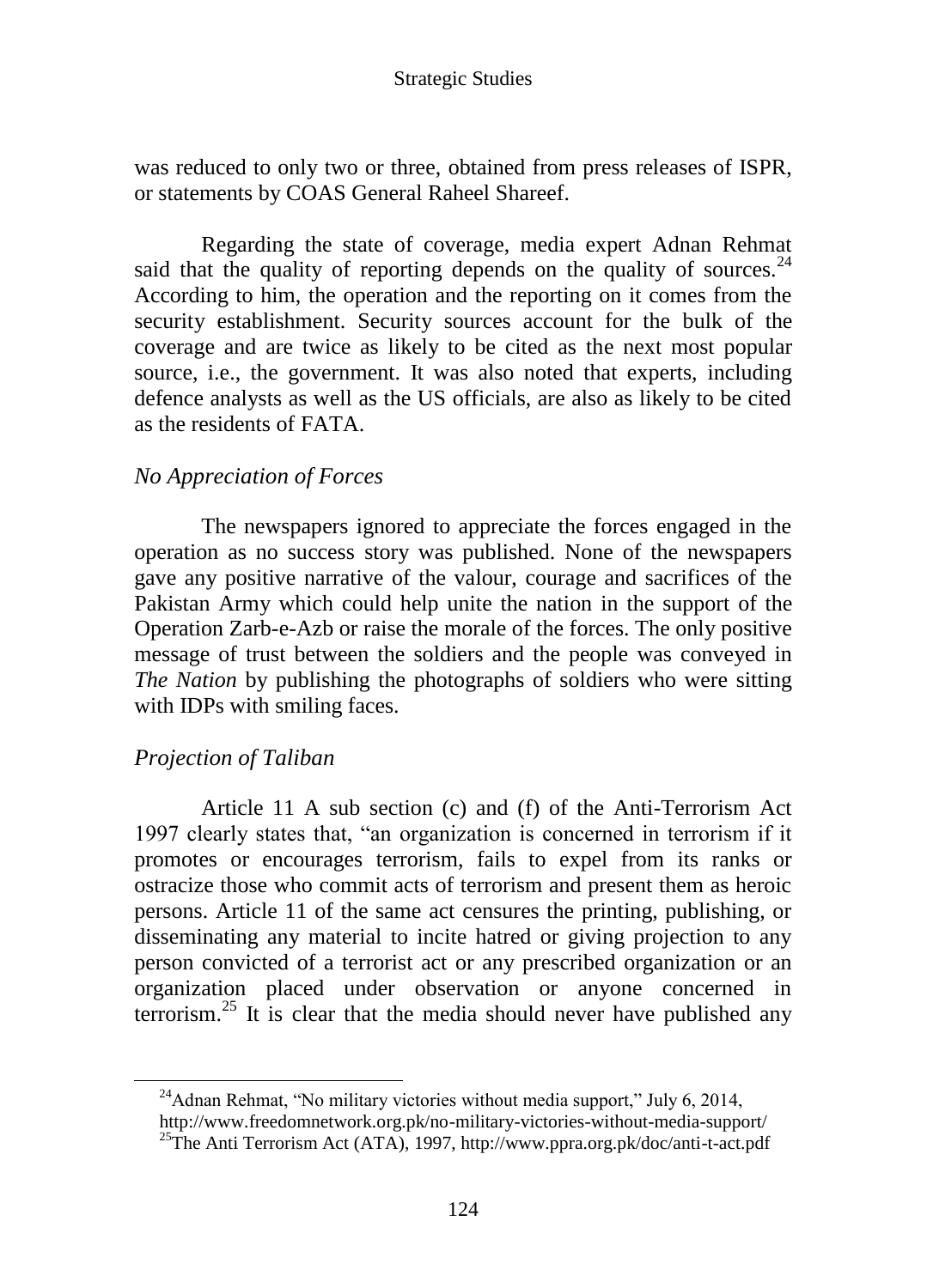statement or message from TTP or any other banned outfit as they promote terrorists knowingly or unknowingly.

# *Humane Angle of the Coverage*

All newspapers gave extensive coverage to the IDPs which adds a positive and humane aspect to the stories. Problems of IDPs were highlighted in detail in editorial and opinion pages to help the displaced people. But the main thing observed was lack of IDPs' narrative in the stories. The donation or requirement of funds to fulfil the needs of IDPs can hardly be estimated without a proper survey. This has been missing for the subsequent operation"s affected displaced persons. The coverage was more opinionated lacking investigative coverage.

# **Conclusion and Recommendations**

The content analysis of the three major dailies of Pakistan: *Dawn*, *The News* and *The Nation* for the two weeks coverage of Operation Zarbe-Azb since its launch reflects the negative framing of its coverage. While focusing on the negative framing of the operation, it is observed that the papers presented dissatisfaction over the launch of the operation. They pointed towards the civil-military divide, futility of the operation, highlighted the negative fallout, problems faced by the IDPs, locals' mistrust of the government, and a divide within the government. However, the paper does not agree with the use of force to counter militants. The study also found that the reporting of the newspapers, except *The Nation*, were biased regarding the operation. The stories were inadequately sourced with no investigative reporting while relying mainly on the statements of ISPR, the government and the US officials. Moreover, the reporting significantly fell as the media attention was diverted to the sit-ins at D-Chowk by Tahir-ul-Qadri and Imran Khan. To conclude, the problem with Pakistani newspapers is not how they cover incidents of terrorism but how they frame it.

The media plays a central role in the calculus of political violence and it can magnify or minimize the effects of a particular story or remain neutral in its coverage. Terrorism must be reported, however, the way the events are covered and framed is also significant. The media has to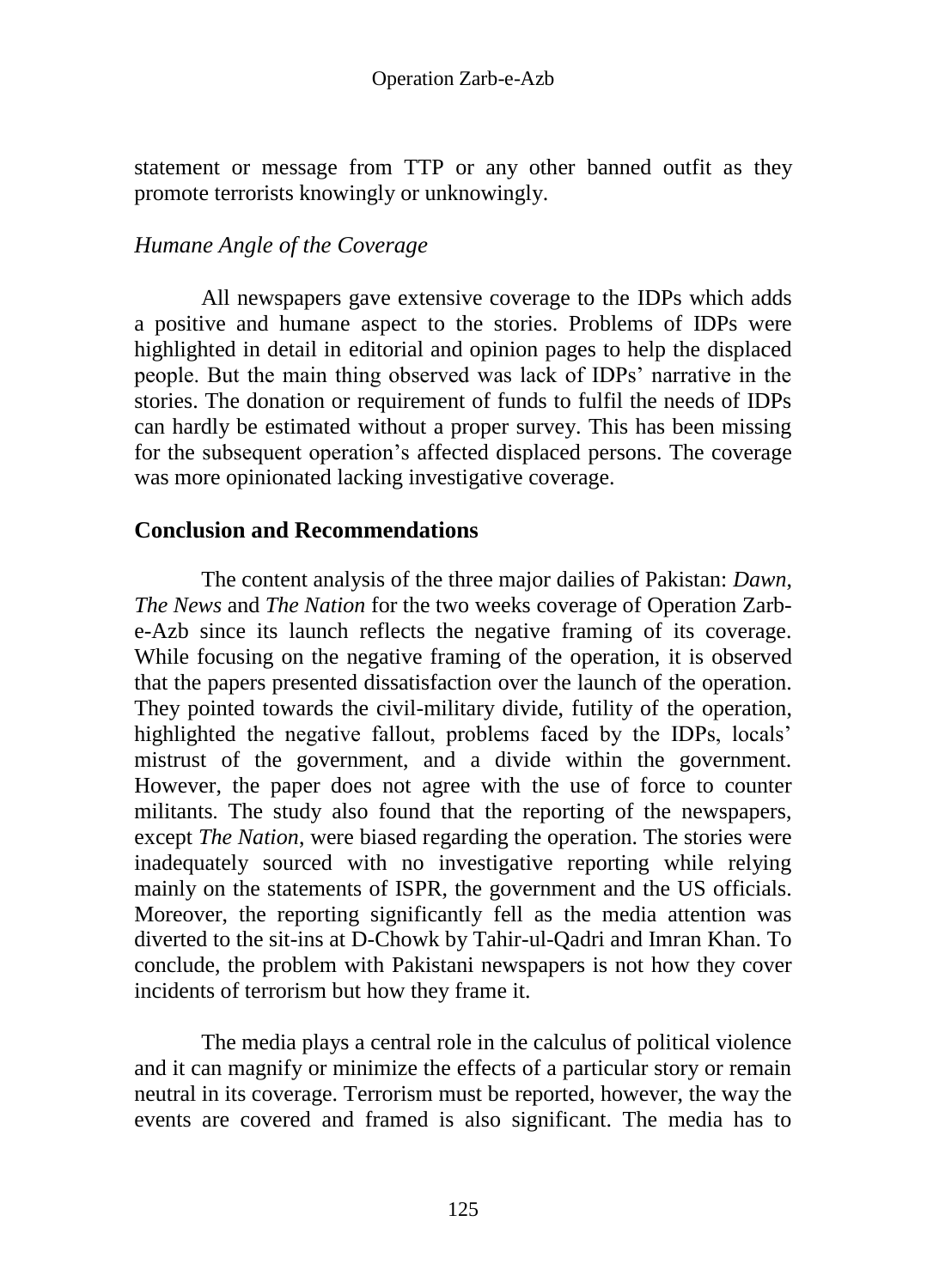change its narrative of terrorism-related news stories to alter the symbiotic relationship between terrorism and the media by presenting the stories in a less sensational way. Achieving this may not only prevent terrorists from using media coverage as an important publicity tool but also help deal with an atmosphere of fear. It will also help the government and security apparatus to make more rational decisions regarding countering terrorism and dealing with public outrage. Hence, news coverage with less repetition of dreadful scenes, less traumatization, less sensationalization and more information and cautiousness are essential in the first place to break the symbiosis. The study, thus suggests the following recommendations.

According to the Media Policy Centre, which carries out research on the media, journalistic training should ideally be at four levels. Knowledge and skills should be emphasized at the primary level. The second is at the institutional level to enable professionals to fit and work in conformity with the editorial policy of any enterprise. The third is, the personal one where every journalist must be encouraged to improve through constant research, reading, experimentation and discussions with experts and expand his/her level of knowledge in various subjects of interest especially in areas of his/her interest to become a specialist of the beat. At the fourth level, the organization itself should train journalists for special reporting areas, for example conflict reporting and terrorism. This is the actualization phase of the training. To attain the required level of professionalism, training can be organized by way of professional workshops, seminars and symposia with experienced journalists of the same line of reporting.<sup>26</sup>

Media industry should be endorsed with a set of minimum standards of professionalism that should include journalistic ethics, as well as an enforcement mechanism that, while embracing best practices and higher ideals of freedom of expression and access to information, also integrate complaints and rectifying mechanisms to preempt extremist positions.

<sup>&</sup>lt;sup>26.</sup> Theoretical Perspectives to Terrorism and the Media," Media Policy Center, n.d., http://www.mediapolicycentre.org/wp-content/uploads/2014/06/Revised-Paper-on-Media-and-Terrorism-3.pdf.